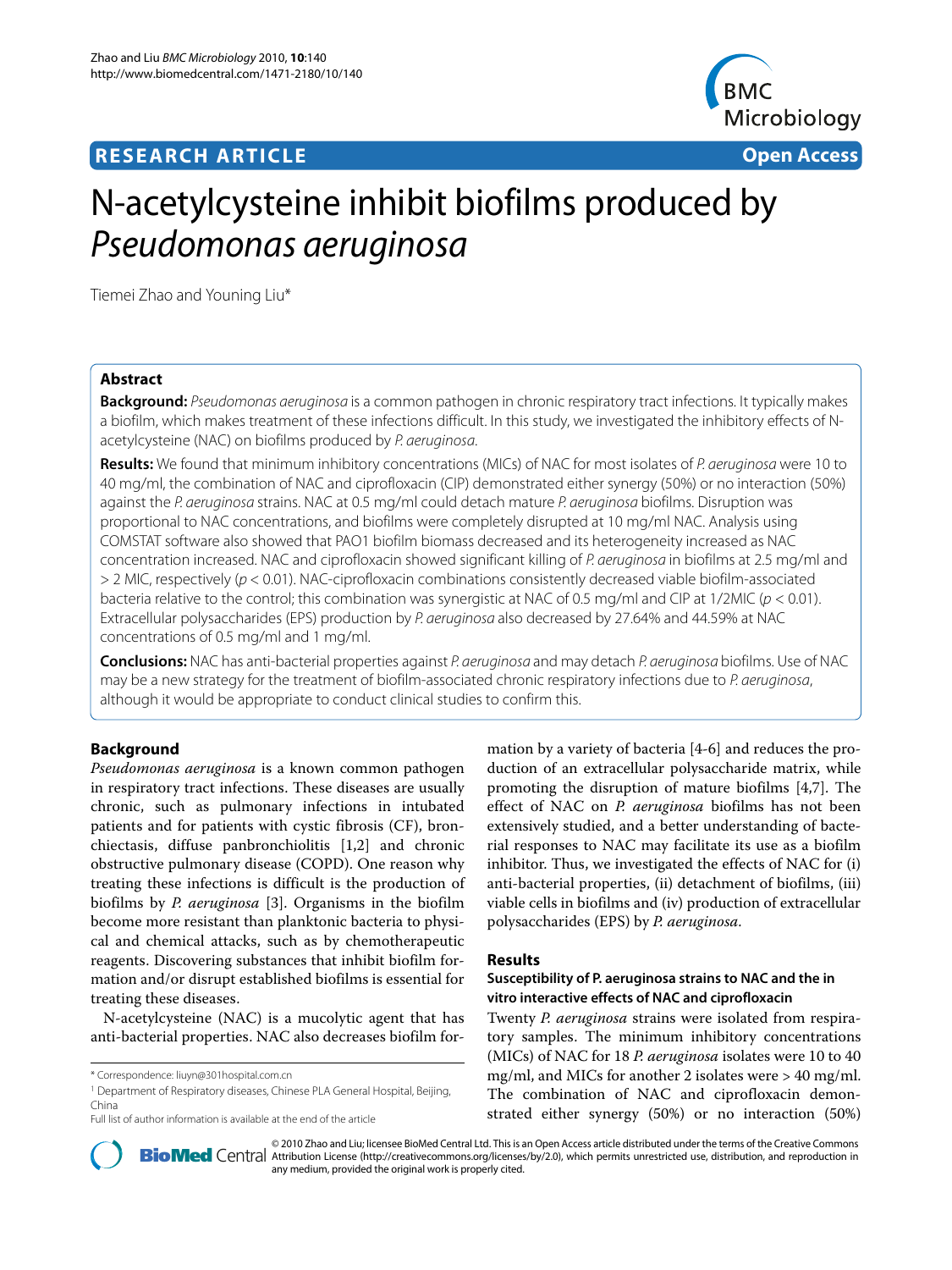against the *P. aeruginosa* strains; antagonism was not observed.

## **Interpretations of biofilm production**

Using the criteria of Stepanovic et al, *P. aeruginosa* strains were divided into the following categories: 3 (15%) were weak biofilm producers; 10 (50%) were moderate biofilm producers; 7 (35%) were strong biofilm producers.

## **Effects of NAC on biofilms of P. aeruginosa PAO1 and quantitative analysis using COMSTAT software**

As shown in Figure [1](#page-2-0), biofilms were observed using confocal laser scanning microscopy (CLSM) and threedimensional images were reconstructed by Olympus FV10-ASM1.7 Software. A GFP-plasmid was inserted into PAO1, which allowed the detection of live bacteria by fluorescence. Observed by CLSM, PAO1 grew in a characteristic pattern with a lawn of bacterial growth on the surface. These results showed that NAC disrupted and inhibited PAO1 biofilms, fluorescence and thickness decreased after exposure to NAC, and there was an NAC dose-dependent effect. Almost no fluorescence was detected after 10 mg/ml NAC treatment, indicating that very few to no live PAO1 were present. Decreased GFP detection levels were associated with increasing concentrations of NAC in each fixed scanning area (Figure [2](#page-3-0)).

When analyzed using COMSTAT software, *P. aeruginosa* biofilms showed significant structural differences in the presence of the NAC regimen (Table 1). The biomass, substratum coverage, average thickness, maximum thickness and surface area of the biomass all decreased for biofilms grown in the presence of NAC. The surface to volume ratio and roughness coefficients showed the opposite trends.

## **Viable cell counts after treatment with NAC combined with CIP**

Results for viable cell counts in biofilms are shown in Table 2. NAC had an independent anti-microbial effect on biofilm-associated *P. aeruginosa* at 2.5 mg/ml (p < 0.01). Compared with the control, there were significant differences at ciprofloxacin (CIP) of 2 MIC, 4 MIC or 8 MIC ( $p < 0.01$ ). NAC-ciprofloxacin combinations consistently decreased viable biofilm-associated bacterial counts relative to the control. This combination was synergistic at NAC of 0.5 mg/ml and CIP of 1/2MIC (p < 0.01).

## **Effect of NAC on extracellular polysaccharides (EPS) production**

EPS production by *P. aeruginosa* decreased significantly in the presence of NAC. The amount of EPS produced by *P. aeruginosa* decreased, on average, by as much as 27.46% and 44.59% in the presence of 0.5 mg/ml and 1 mg/ml NAC, respectively.

## **Discussion**

NAC is considered a non-antibiotic drug that has antibacterial properties. In 1977, Parry and Neu [\[8](#page-6-6)] found that NAC had the characteristics to inhibit the growth of both gram-positive and gram-negative bacteria, including *S. aureus, P. aeruginosa, K. pneumoniae* and *Enterobacter clocae. P. aeruginosa* was more susceptible than most of the other tested microorganisms (MIC 2-20 μg/ ml), *P. aeruginosa* strains were inhibited synergistically by NAC and carbenicillin or ticarcillin. Roberts and Cole [\[9](#page-6-7)] found that 2%-5% of NAC was anti-bactericidal against *P. aeruginosa*, the effect of the carbenicillin on *P. aeruginosa* was augmented by low concentrations of NAC, and the MIC of the organisms to carbenicillin was reduced from 16 μg/ml to 1 μg/ml in the presence of one per cent NAC. The mechanism for the anti-bacterial effect of NAC may be that it acts by competitively inhibiting amino acid (cysteine) utilization or, by virtue of possessing a sulfhydryl group, may react with bacterial cell proteins. Our results are consistent with those of Roberts and Cole, as most of the *P. aeruginosa* strains were inhibited at concentrations < 40 mg/ml of NAC, and a higher percentage of synergistic combinations with NAC was observed with ciprofloxacin (50%). This means that NAC and ciprofloxacin may be used together to treat *P. aeruginosa* infections.

Due to its ability to produce a biofilm, *P. aeruginosa* is responsible for some chronic pulmonary infections, such as those in cystic fibrosis (CF), bronchiectasis and chronic obstructive pulmonary disease (COPD). It also implicates that the infections are associated with endotracheal tubes [[10](#page-6-8),[11](#page-6-9)]. *P. aeruginosa* eventually causes infections in most patients with CF, and once a chronic infection is established, eradication of *P. aeruginosa* strains is nearly impossible. Patients with bronchiectasis who are colonized by *P. aeruginosa* exhibit more advanced diseases and more severe impairments of pulmonary function compared with those who remain free of colonization [\[12-](#page-6-10)[14](#page-6-11)]. Some observations suggest that *P. aeruginosa* is a more common cause of infection as COPD advances [[15](#page-6-12),[16\]](#page-6-13). Recently, Martínez-Solano et al. [[17\]](#page-6-14) showed that patients with COPD were usually infected with at least 1 *P. aeruginosa* clone that remained in the lungs for years. During chronic infection, each clone diversified, and isolated from samples of infected lungs tended to produce more biofilm compared with the isolation from blood samples. The structure and physiological characteristics of a biofilm confer an inherent resistance to anti-microbial agents. The MICs of antimicrobial agents can be increased 100- to 1000-fold when bacteria grow in biofilms as compared to planktonic bacteria [[18\]](#page-7-0). Therapy almost always fails to eradicate the bacteria in biofilms. Therefore, it is important to search for an effective drug to eradicate the biofilm.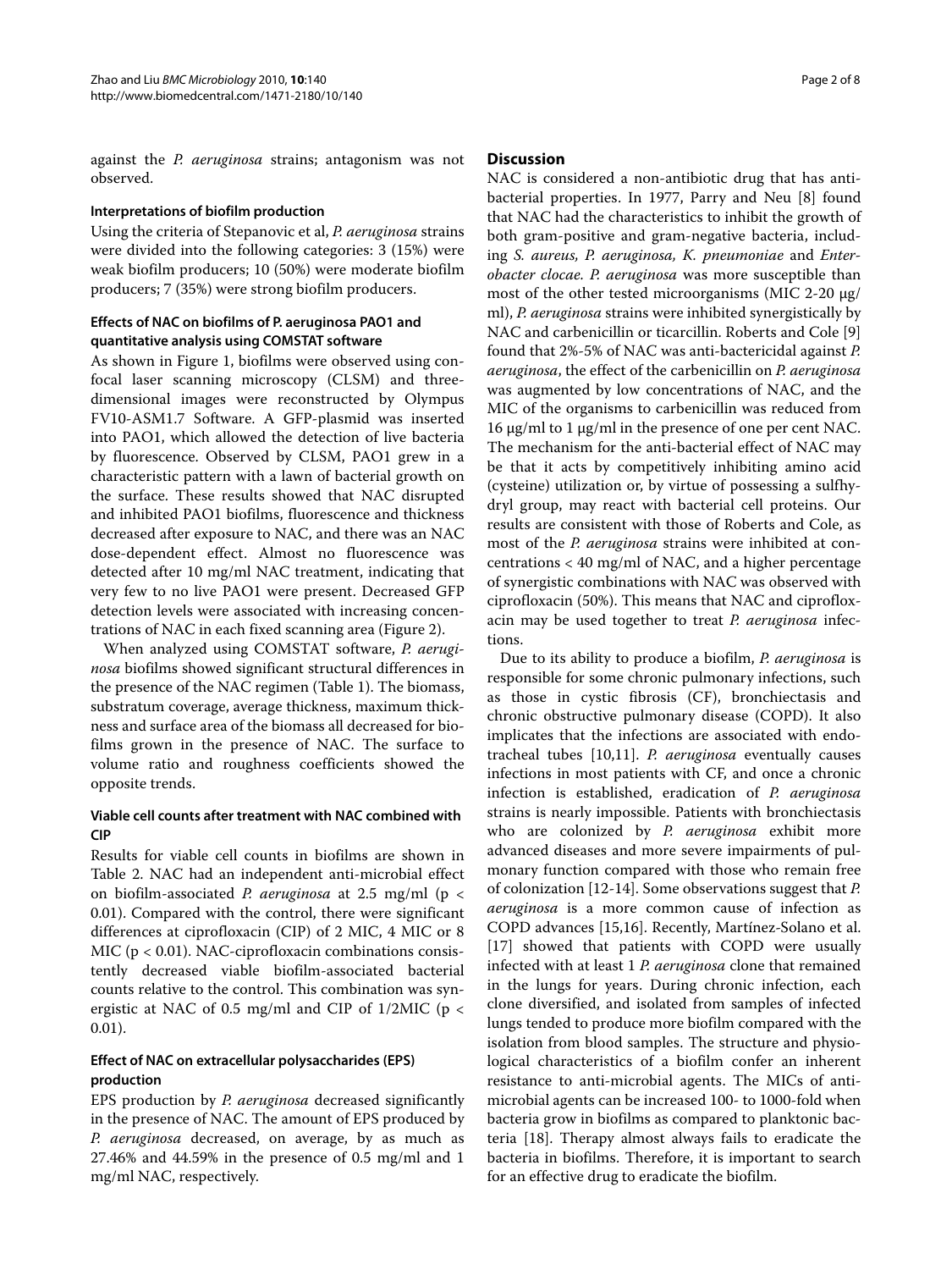<span id="page-2-0"></span>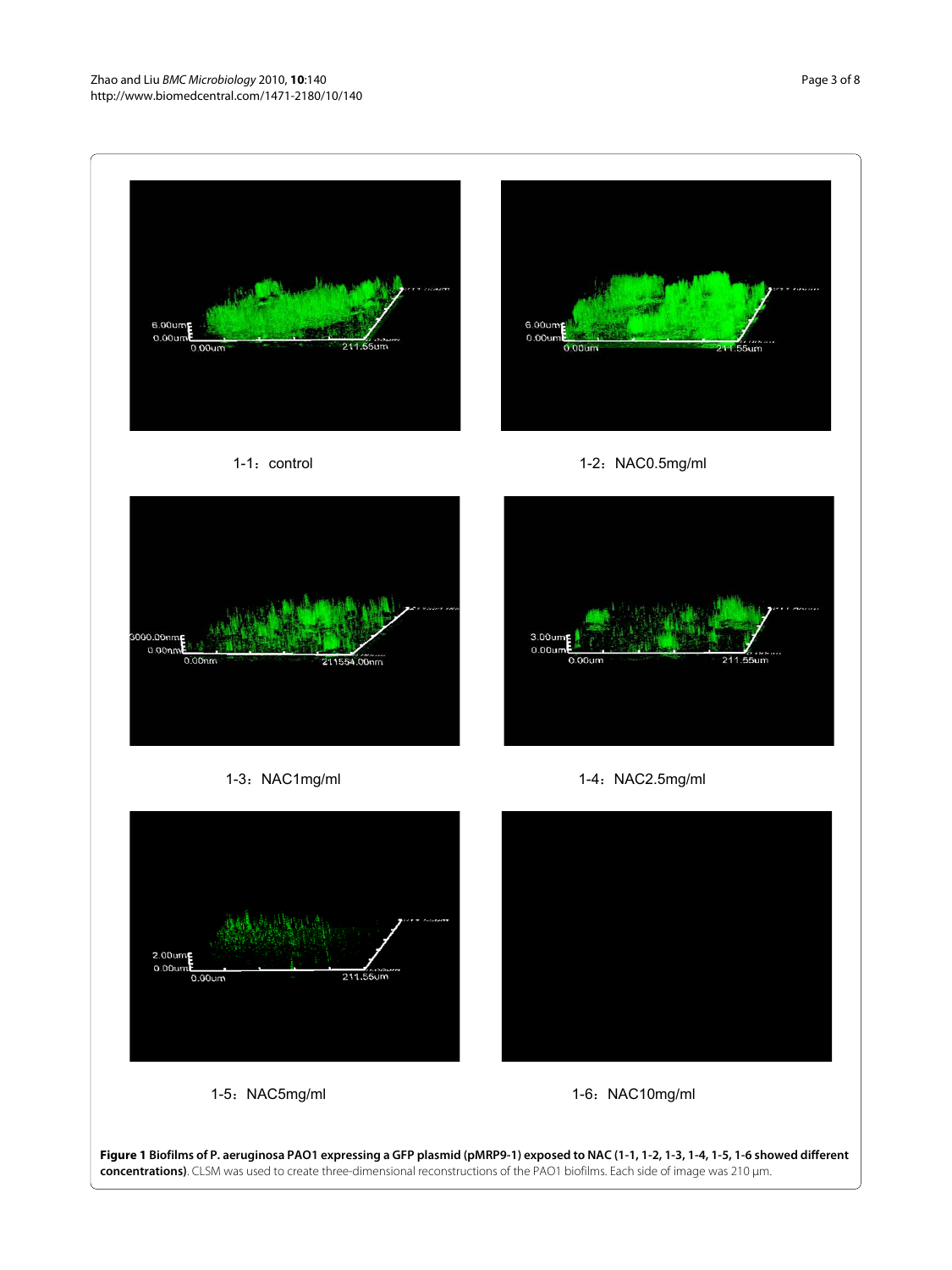<span id="page-3-0"></span>

Previous studies have shown that NAC could decrease biofilm formation by a variety of bacteria [[4](#page-6-3)-[6\]](#page-6-4) and that it inhibited bacterial adherence, reduced the production of extracellular polysaccharide matrix, while promoting the disruption of mature biofilms, and reduced sessile cell viability [[4,](#page-6-3)[7\]](#page-6-5). Olofsson [[7\]](#page-6-5) studied the biofilms of 10 bacterial strains isolated from a paper mill. These results showed that EPS production decreased significantly in the presence of NAC (0.25 mg/ml). Although the growth didn't affected the most of tested bacteria, the average reduction in the amount of EPS produced was 58% ± 20%; the presence of NAC reduced the number of attached multi-species community bacteria by as much as 76% ± 46%. There is only one article demonstrated the inhibitory effect of NAC on *P. aeruginosa* adherence and biofilm formation in vitro by the number of viable cell counts previously, and also revealed that ciprofloxacin/NAC combination showed the highest ability to inhibit biofilm synthesis and disrupt preformed mature biofilms [[19\]](#page-7-1). In

| Table 1: Effects of NAC (mg/ml) on biofilm structures of PAO1 |  |  |  |  |
|---------------------------------------------------------------|--|--|--|--|
|---------------------------------------------------------------|--|--|--|--|

Page 4 of 8

our research, inhibitory effects of drugs on biofilms not only determined by the viable count technique, but also were imaged using CLSM and quantified biofilm structures by COMSTAT program, EPS production in the presence of NAC also be examined quantitatively. CLSM can provide three-dimensional, noninvasive inspection and computer reconstruction of mature biofilms without appreciable distortion of architecture in a manner similar to computer-assisted tomography and magnetic resonance imaging methods. COMSTAT comprises some features for quantifying three-dimensional biofilm image stacks [[20](#page-7-2)]. Biomass represents the overall volume of the biofilm, substratum coverage reflects how efficiently the substratum is colonized by bacteria of the population, the surface area of biomass is the area which summation of all biomass voxel surfaces exposed to the background, the surface to volume ratio is the surface area divided by the bio-volume which indicates how the biofilm adapts to the environment, roughness provides a measure of how much the thickness of the biofilm varies, and it is also an indicator of biofilm heterogeneity. Our results showed that NAC dispersed the biofilms formed by *P. aeruginosa*. By visual inspection of CLSM images, NAC disrupted and inhibited PAO1 biofilms, fluorescence and thickness decreased after exposure to NAC and there were dosedependent effects. Biofilms were nearly detached at 10 mg/ml NAC. Using COMSTAT software, the PAO1 biofilm biomass decreased and its heterogeneity increased gradually in direct proportion to the NAC concentration. NAC also had an independent anti-microbial effect on biofilm-associated *P. aeruginosa* at 2.5 mg/ml (*P* <0.01) and had a synergistic effect with CIP. Bacterial exopolysaccharides are the main component of the biofilm, which creates an efficient scavenging system for trapping and concentrating essential minerals and nutrients from the surrounding environment. Our research showed that the amounts of EPS produced by *P. aeruginosa* strains were also significantly inhibited by 0.5 and 1 mg/ml of

| <b>Features</b>                                                                                           | control                | <b>NAC 0.5</b>       | NAC <sub>1</sub>      | <b>NAC 2.5</b>       | NAC <sub>5</sub>     |
|-----------------------------------------------------------------------------------------------------------|------------------------|----------------------|-----------------------|----------------------|----------------------|
| Biomass ( $\mu$ m <sup>3</sup> / $\mu$ m <sup>2</sup> )                                                   | $2.79 \pm 0.64$        | $1.63* \pm 0.46$     | $0.98* + 0.57$        | $0.34* + 0.17$       | $0.23* \pm 0.12$     |
| Substratum coverage                                                                                       | $0.52 \pm 0.19$        | $0.34 \pm 0.11$      | $0.35 \pm 0.19$       | $0.20* \pm 0.08$     | $0.21* + 0.11$       |
| Average thickness (um)                                                                                    | $2.70 \pm 0.80$        | $1.47* + 0.47$       | $0.75* + 0.51$        | $0.19* \pm 0.16$     | $0.01*$ ± 0.01       |
| Maximum thickness (um)                                                                                    | $10.20 \pm 1.64$       | $8.40* + 1.92$       | $5.20* + 1.64$        | $3.00* \pm 0.80$     | $1.60* \pm 0.48$     |
| Surface area of<br>biomass $(\mu m^2)$                                                                    | $162515.9 \pm 27990.3$ | $99499.0* + 25130.4$ | $102665.0* + 50400.6$ | $49869.1* + 24393.6$ | $41504.3* + 18129.7$ |
| Surface to volume ratio<br>$(\mu m^2/\mu m^3)$                                                            | $1.39 \pm 0.33$        | $1.41 \pm 0.12$      | $2.66* \pm 0.56$      | $3.64* \pm 0.78$     | $4.47* \pm 0.66$     |
| Roughness coefficient                                                                                     | $1.12 \pm 0.19$        | $1.43 \pm 0.14$      | $1.53* \pm 0.27$      | $1.72* \pm 0.25$     | $1.97* \pm 0.02$     |
| $M_{\rm{max}}$ and $M_{\rm{max}}$ are the standard second of the second $M_{\rm{max}}$ and $M_{\rm{max}}$ |                        |                      |                       |                      |                      |

Note:  $n = 10$  image stacks, \*compared with control,  $P < 0.01$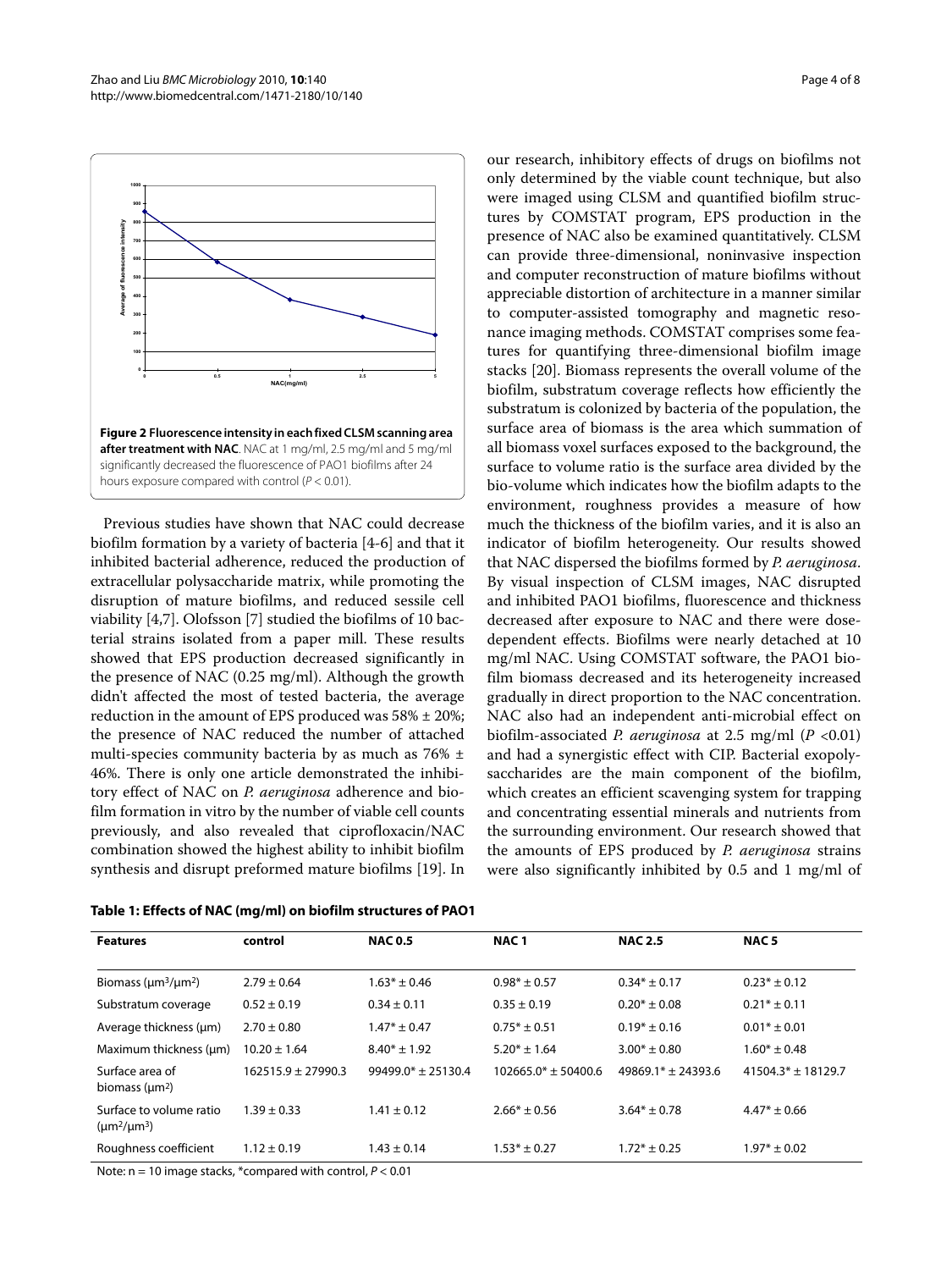| NAC (mg/ml) | ciprofloxacin (MIC) |                  |                  |                  |                  |                  |
|-------------|---------------------|------------------|------------------|------------------|------------------|------------------|
|             | 0                   | 1/2              |                  | 2                | 4                | 8                |
| 0           | $7.11 \pm 0.34$     | $6.96 \pm 0.34$  | $6.95 \pm 0.31$  | $6.84 \pm 0.32$  | $6.76 \pm 0.29$  | $6.60 \pm 0.30$  |
| 0.5         | $6.97 \pm 0.31$     | $6.70 \pm 0.31$  | $6.65* \pm 0.33$ | $6.40* \pm 0.46$ | $6.37* \pm 0.33$ | $6.06* \pm 0.48$ |
|             | $6.87 \pm 0.34$     | $6.58* \pm 0.26$ | $6.47* \pm 0.33$ | $6.23* + 0.37$   | $5.94* \pm 0.56$ | $5.62* \pm 0.59$ |
| 2.5         | $6.45* \pm 0.27$    | $6.22* \pm 0.25$ | $6.15* \pm 0.26$ | $6.03* \pm 0.35$ | $5.76* \pm 0.58$ | $5.05* \pm 0.35$ |

**Table 2: Viable counts of P. aeruginosa biofilm bacteria treated with NAC combined with ciprofloxacin (lg [CFU/cm2])**

Note:  $n = 20$  strains, \*compared with NAC at 0 mg/ml and the same concentration of ciprofloxacin,  $P < 0.01$ 

NAC. Taking into account the results given above, NAC may be a potent agent for treating *P. aeruginosa* biofilms associated infections, and can be used in combination with ciprofloxacin.

Stafanger [\[21](#page-7-3)] studied the effect of peroral NAC in patients with cystic fibrosis and chronic pulmonary *P. aeruginosa* infection, a significant improvement of the spirometric values was proved after NAC treatment in the patients with peak expiratory flow rate below or equal to 70% of predicted normal values. Stey [[22\]](#page-7-4) reviewed the publications on the effect of oral NAC in chronic bronchitis, eleven randomized controlled NAC trials were analysed (a total of 2,011 patients), concluded that oral NAC reduced the risk of exacerbation and improved symptoms in patients with chronic bronchitis compared with palcebo. But the benefit it achieved still remains unclear. We are not sure whether it took into account the other elements such as anti-bacterial activities and detach biofilms or not? It needs further study.

NAC can be administered by nebulization or direct instillation, orally or intravenously. The concentrations tested in our study are much higher than those reach in serum when administer by an intravenous or oral route. Nevertheless, it may be possible that using local respiratory application (10% solution may be used undiluted for inhalation) obtains useful concentrations to disrupt biofilms and control biofilm-associated infections of *P. aeruginosa*.

## **Conclusions**

In conclusion, our results suggest that NAC has anti-bacterial properties against *P. aeruginosa* and may detach *P. aeruginosa* biofilms. It may be a new strategy for the treatment of biofilm-associated chronic respiratory infections, although it would be appropriate to conduct in vivo animal models and clinical studies to confirm this.

## **Methods**

## **Bacterial strains**

*P. aeruginosa* PAO1 expressing a green fluorescent protein (GFP) plasmid (pMRP9-1) was kindly donated by Dr. E. P. Greenberg (University of Washington, Seattle). An additional 20 strains of *P. aeruginosa* isolated from respiratory samples were studied.

## **Determination of minimum inhibitory concentrations (MIC) and drug-drug interactions**

Crystalline NAC (Sigma-Aldrich, USA) was dissolved in distilled water to make a 100 mg/ml solution; the pH of solution was adjusted to 7.2 before use. Stock solution of ciprofloxacin (National Institute for the Control of Pharmaceutical and Biological Products, China) was prepared at concentrations of 4096 μg/ml in the distilled water.

MICs of NAC and ciprofloxacin were determined using a broth micro-dilution assay according to Clinical Laboratory Standards Institute (CLSI) guidelines [\[23\]](#page-7-5). Each well of a 96-well microtiter plate containing 100 μl from a series of diluted NAC with Mueller-Hintor broth was inoculated with 100 μl of *P. aeruginosa* suspension (6 hour broth cultures); the final inoculum was  $5 \times 10^5$  CFU/ ml. After 20 h incubation in air at 35°C, the wells were inspected for microbial growth and the MIC was defined as the lowest concentration that inhibited the growth of bacteria. Positive (bacterial suspension) and negative (broth) controls were also included.

In vitro antibacterial activities of ciprofloxacin in combination with NAC were determined by chequerboard MIC assay as previously described [\[24](#page-7-6)]. Mueller-Hinton broth was used. Seven doubling dilutions of NAC and 11 doubling dilutions of ciprofloxacin were tested. After drug dilution, microbroth dilution plates were inoculated with each organism to yield the appropriate density (10<sup>5</sup>) CFU/ml) in a 100 μl final volume and incubated for 20 h at 35°C in ambient air. The fractional inhibitory concentration index (FICI) was calculated for each combination using the following formula:  $FICA + FICB = FICI$ , where FICA = MIC of drug A in combination/MIC of drug A alone, and FICB = MIC of drug B in combination/MIC of drug B alone. The FICI was interpreted as follows: synergy = FICI  $\leq$  0.5; no interaction = FICI  $>$  0.5 $\leq$  4; antago $nism = FICI > 4.$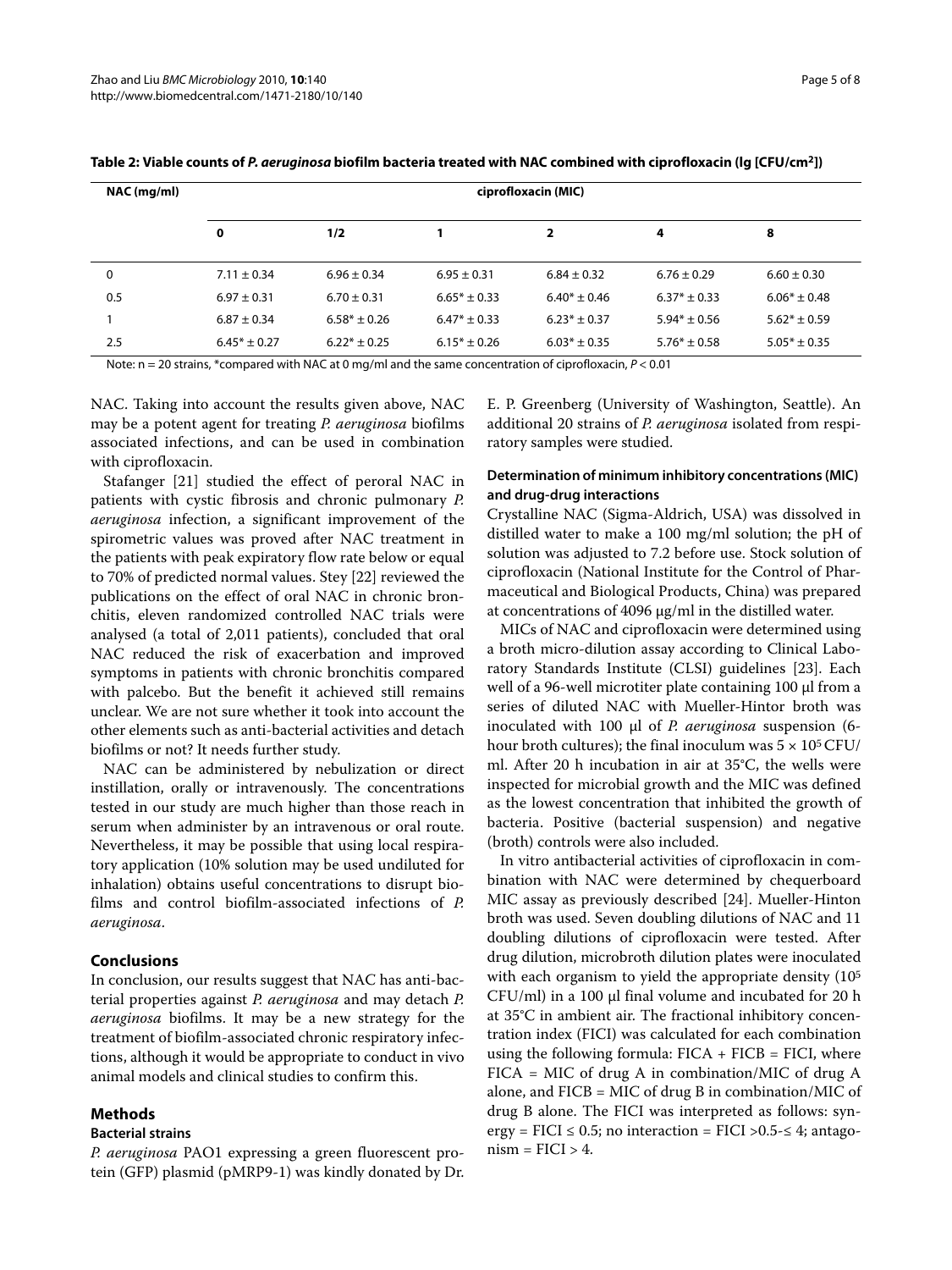### **Interpretation of biofilm production**

Biofilm production was determined using a spectrophotometric method described by Stepanovic et al [\[25](#page-7-7)]. Briefly, stationary-phase 18-h cultures of *P. aeruginosa* were diluted with fresh trypticase soy broth (TSB), and standardized to contain  $1 \times 10^6$  CFU/ml. Aliquots (0.2) ml) of the diluted cultures were added to 96-well sterile flat-bottom polystyrene tissue culture plates (Costar, USA). After 24 h incubation at 37°C, the contents of the tissue culture plates were gently aspirated, then washed 3 times with sterile PBS (pH 7.2). Slime and adherent organisms were fixed by 200 μl of 99% methanol for 20 min, stained with 200 μl crystal violet (1%) for 20 min. Excess stain was removed by placing the plates under running distilled water, and then the plates were air dried. The dye bound to the cells was resolubilized with 160 μl of 95% ethanol. The optical density of the stained adherent films was read with a microplate Reader (Pulang New Technology Corporation, China) at a wavelength of 570 nm. Measurements were performed in triplicate and repeated 3 times. Interpretation of biofilm production was according to the criteria of Stepanovic et al [[25](#page-7-7)] (Table 3).

### **PAO1 biofilm analysis using CLSM**

TSB (4 ml) was dispensed in a culture dish containing a sterile cover slip (MatTek, USA). Then, 50 μl of a bacterial suspension (1.5  $\times$  10<sup>8</sup> CFU/ml) was inoculated into the dish and incubated aerobically at 37°C for 6 days. The biofilms deposited on cover slips were gently rinsed with sterile PBS to remove bacterial cells, except for those included in the biofilm. After rinsing, the biofilm was soaked in a diluent containing NAC (0, 0.5, 1, 2.5, 5, 10 mg/ml) for 24 h at 37°C. After rinsing with PBS, the samples were examined for the degree of biofilm removal by observation under a confocal laser scanning microscopy (CLSM). To analyze the effects of NAC on biofilms, 2 independent biofilm experiments were performed. From each cover slip, 5 image stacks were acquired at different positions; thus, 10 image stacks were analyzed for each concentration of NAC. Images were acquired at 1 μm intervals down through the biofilm and, therefore, the

**Table 3: Criteria of interpretation of biofilm production**

| <b>Biofilm production</b> | average optical density<br>(OD)              |
|---------------------------|----------------------------------------------|
| no biofilm producer       | $<$ ODc                                      |
| weak biofilm producer     | $ODc < \sim < 2 \times ODc$                  |
| moderate biofilm producer | $2 \times$ ODc $\lt \sim$ $\lt 4 \times$ ODc |
| strong biofilm producer   | $> 4 \times$ ODc                             |

Note: optical density cut-off value (ODc) = average OD of negative control  $+3 \times$  SD of negative control.

number of images in each stack varied according to the thickness of the biofilm. All microscopic observations and image acquisitions used CLSM (Olympus FV1000, Japan). Images were obtained with a 60× objective lens and laser excitation at 488 nm. Z-series of optical sections were reconstructed into three-dimensional images by Olympus FV10-ASM 1.7 Software. Fluorescence intensity in each fixed scanning area was measured.

The biofilm structure was quantified from the confocal stacks using the image analysis software package COM-STAT (kindly donated by A. Heydorn, Technical University of Denmark, Lyngby) [[20](#page-7-2)]. This software can interface with Matlab and utilizes Matlab's image analysis software toolbox. COMSTAT offers an array of functions and is capable of generating up to 10 different statistical parameters for quantifying the 3-dimensional biofilm structure. For this study, 7 COMSTAT parameters were used to determine the differences between biofilms grown under each of the 5 NAC concentrations. These parameters were biomass, substratum coverage, maximum thickness, average thickness, surface area of biomass, surface to volume ratio and roughness coefficient.

#### **Detection of viable cells in biofilms using MTT assay**

Dimethylthiazol diphenyltetrazolium bromide (MTT) and extraction buffer were prepared as previously described [\[26](#page-7-8)]. In brief, MTT was dissolved at a concentration of 5 mg/ml in PBS. Extraction buffer was prepared by dissolving 20% (wt/vol) sodium dodecyl sulfate (SDS) at 37°C in a solution of 50% each of *N,N*-dimethylformamide (DMF) and demineralized water; the pH was adjusted to 4.7.

MTT assay. Twenty μl of the 5-mg/ml MTT stock solution was added to each well of a 96-well microtiter plate (Costar, USA) containing 190 μl of bacteria. After incubation for 2 h at 37°C, 90 μl of extraction buffer was added to each well. After thorough extraction, optical densities were measured at 595 nm using a microplate reader (Pulang New Technology Corporation, China). MHB (incubated with MTT and extraction buffer) was used as a blank control. The assay was calibrated using series dilutions of *P. aeruginosa* ATCC 27853 as standards, which had been subjected to the same procedure.

TSB (2 ml) was dispensed in a 24-well microplate well (Costar, USA) with a cut silicone sheet as a matrix for the bacterial biofilm. Then, 50 μl of a bacterial suspension  $(1.5 \times 10^8 \,\mathrm{CFU/ml})$  was inoculated into the well and incubated aerobically at 37°C for 6 days. The biofilm deposited on a silicone sheet was gently rinsed with sterile saline to remove bacterial cells, except for those included in the biofilm. After rinsing, the biofilm was soaked in 1 of the following treatment solutions for 24 h at 37°C: NAC (0, 0.5 mg/ml, 1 mg/ml, 2.5 mg/ml) and ciprofloxacin (0, 1/2MIC, 1MIC, 2MIC, 4MIC, 8MIC) combina-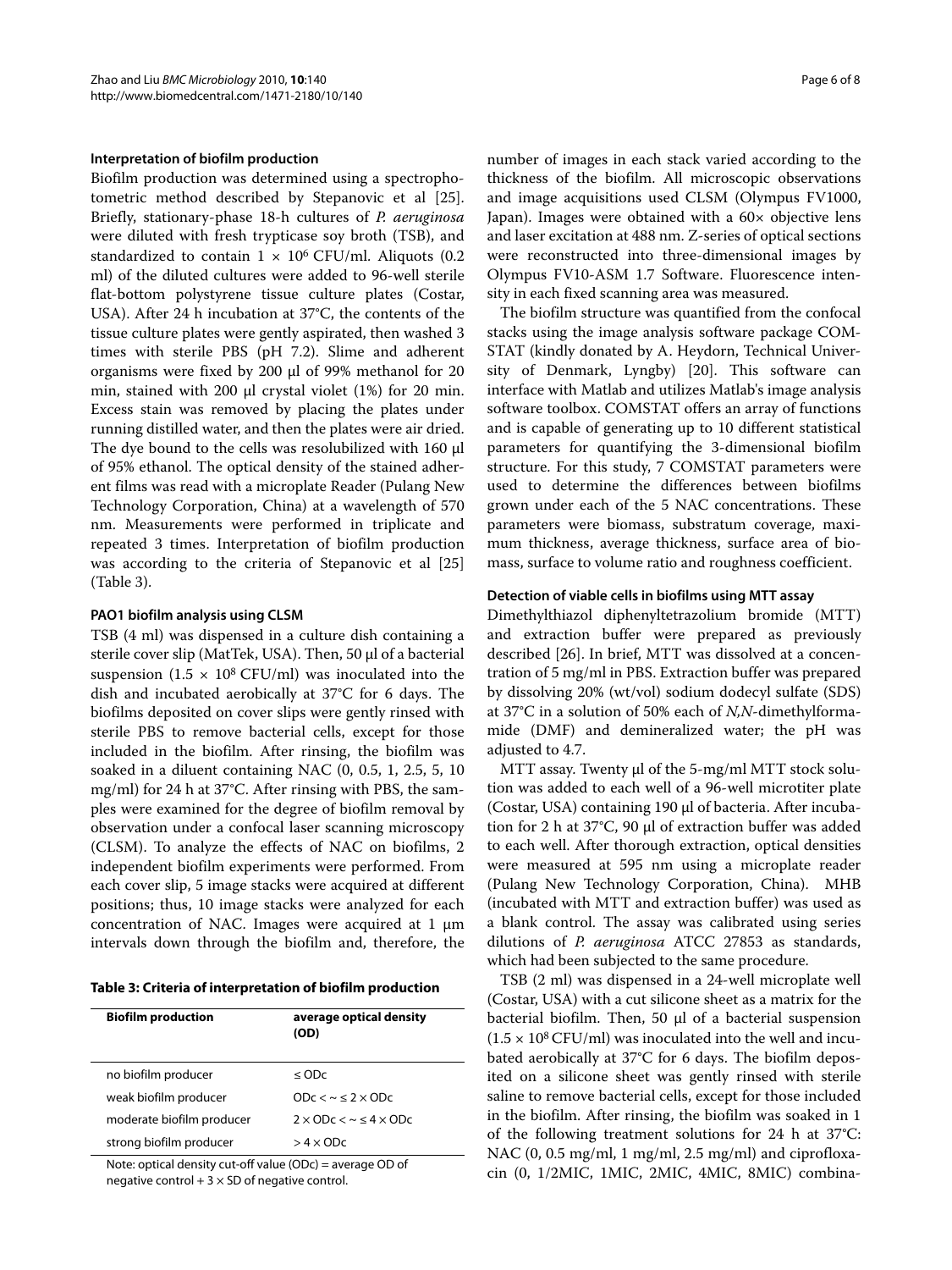tions according to a checkerboard design. Then, the sheets were rinsed 3 times with PBS to remove planktonic bacteria, individually sonicated for 10 min and vortexed for 3 min in 1 ml of MHB. The number of viable cells was counted by the method described above. The lg (CFU) per cubic centimeter values of sheets for different groups were calculated.

### **Measurement of extracellular polysaccharides (EPS)**

The amount of carbohydrates produced by each bacterial strain was determined using a modified version of the acid hydrolysis method of Dall and Herndon [[27\]](#page-7-9). Briefly, polysaccharides were precipitated with ethanol and then dehydrated with concentrated acid to a furfural. When tryptophan reacted with furfural, a condensation product was formed, which developed a brownish violet color. The amounts of EPS were determined spectrophotometrically by measuring the absorbance at 490 nm.

Six-day old bacterial biofilms on silicone sheets, grown as described above, were gently rinsed with PBS. After rinsing, the biofilm was placed in alginate producing (AP) medium described by Terry et al. [[28\]](#page-7-10) for 48 h, then soaked in AP medium containing NAC (0, 0.5 mg/ml, 1 mg/ml) for an additional 24 h, gently rinsed with PBS to remove bacterial cells, except for those included in the biofilm, individually sonicated for 10 min and vortexed for 3 min in 1 ml of PBS. The suspension was adjusted to 90% light transmittance at 400 nm (about  $2.1 \times 10^7$  CFU/ ml), then centrifuged at 950  $\times$  *g* for 10 min, and the supernatant was filtered through a sterile 0.22-μm membrane filter. Then, 0.5 ml of the supernatant fluid, which contained the polysaccharide, was precipitated by adding it in drops to 4 ml of cold absolute ethanol. Polysaccharides were pelleted by centrifugation  $(2,400 \times g, 15 \text{ min})$  and resuspended in 200 μl of distilled water, after which they were digested with 700 μl of sulfuric acid (77%) to form monosaccharides. Samples were cooled for 10 min in an ice bath, then 0.1 ml of cold tryptophan (1%, wt/wt) was added to each tube and mixed. After heating in a boiling bath for 20 min, the tubes were cooled on ice, and the absorbance at 490 nm was read with a spectrophotometer (Pulang New Technology Corporation, China) using a PBS blank subjected to the same procedure. The amount of EPS was expressed in μg/μl. The assay was calibrated using a dextran standard (Dextran T500, Pharmacia) subjected to the same procedure.

## **Statistical analysis**

Results were expressed as the means ± SD. One-way ANOVA was used to compare groups; multiple comparisons used the Least-significant difference (LSD) method. Analysis used SPSS 13.0 for Windows. *P*-values < 0.01 indicated significant differences.

#### **Authors' contributions**

TZ conceived of the study and carried out the main research. YL participated in the design of the study and performed the statistical analysis. TZ and YL wrote the paper. All authors read and approved the final manuscript.

#### **Acknowledgements**

We would like to thank Yanping Luo for giving helps on microbial technique, and thank Rui Wang for giving guidance in methods of biofilm study.

#### **Author Details**

Department of Respiratory diseases, Chinese PLA General Hospital, Beijing, China

Received: 24 February 2010 Accepted: 12 May 2010 Published: 12 May 2010

#### **References**

- <span id="page-6-0"></span>1. Kobayashi H: Airway biofilm disease: clinical manifestation and therapeutic possibilities using macrolides**.** J Infect Chemother 1995, 1:1-15.
- <span id="page-6-1"></span>2. Koch C, Hoiby N: Pathogenesis of cystic fibrosis**[.](http://www.ncbi.nlm.nih.gov/entrez/query.fcgi?cmd=Retrieve&db=PubMed&dopt=Abstract&list_uids=7682274)** Lancet 1993, 341:1065-1069.
- <span id="page-6-2"></span>3. Yanagihara K, Tomono K, Sawai T, Kuroki M, Kaneko Y, Ohno H, Higashiyama Y, Miyazaki Y, Hirakata Y, Maesaki S, Kadota J, Tashiro T, Kohno S: Combination therapy for chronic Pseudomonas aeruginosa respiratory infection associated with biofilm formation**.** J Antimicrob Chemother 2000, 46:69-72.
- <span id="page-6-3"></span>4. Marchese A, Bozzolasco M, Gualco L, Debbia EA, Schito GC, Schito AM: Effect of fosfomycin alone and in combination with N-acetylcysteine on E. coli biofilms**.** Intern J Antimicrob Agent 2003, 22:S95-S100.
- 5. Perez-Giraldo C, Rodriguez-Benito A, Moran FJ, Hurtado C, Blanco MT, Gómez-García AC: Influence of N-acetylcysteine on the formation of biofilm by Staphylococcus epidermidis**.** J Antimicrob Chemother 1997, 39:643-646.
- <span id="page-6-4"></span>6. Schwandt LQ, Van Weissenbruch R, Stokroos I, Mei HC Van der, Busscher HJ, Albers FW: Prevention of biofilm formation by dairy products and Nacetylcysteine on voice prostheses in an artificial throat**[.](http://www.ncbi.nlm.nih.gov/entrez/query.fcgi?cmd=Retrieve&db=PubMed&dopt=Abstract&list_uids=15515498)** Acta Otolaryngol 2004, 124:726-731.
- <span id="page-6-5"></span>7. Olofsson AC, Hermansson M, Elwing H: N-acetyl-L-cysteine affects growth, extracellular polysaccharide production, and bacterial biofilm formation on solid surfaces**.** Appl Environ Microbiol 2003, 69:4814-4822.
- <span id="page-6-6"></span>Parry MF, Neu HC: Effect of N-acetylcysteine on antibiotic activity and bacterial growth in vitro**.** J Clin Microb 1977, 5:58-61.
- <span id="page-6-7"></span>9. Roberts D, Cole P: N-acetylcysteine potentiates the anti-pseudomonas activity of carbenicillin in vitro**.** J Infect 1981, 3:353-359.
- <span id="page-6-8"></span>10. Cai S, Zhang J, Qian G: Correlation of endotracheal tube biofilm and recurrent ventilator-associated pneumonia with Pseudomonas aeruginosa**.** Zhong hua Jie He He Hu Xi Za Zhi 2001, 24:339-341.
- <span id="page-6-9"></span>11. Prince AS: Biofilms, antimicrobial resistance, and airway infection**.** N Engl J Med 2002, 347:1110-1111.
- <span id="page-6-10"></span>12. Angrill J, Agusti C, de Celis R, Rano A, Gonzalez J, Sole T, Xaubet A, Rodriguez-Roisin R, Torres A: Bacterial colonisation in patients with bronchiectasis: microbiological pattern and risk factors**.** Thorax 2002, 57:15-19.
- 13. Ho PL, Chan KN, Ip MS, Lam WK, Ho CS, Yuen KY, Tsang KW: The effect of Pseudomonas aeruginosa infection on clinical parameters in steadystate bronchiectasis**.** Chest 1998, 114:1594-1598.
- <span id="page-6-11"></span>14. Evans SA, Turner SM, Bosch BJ, Hardy CC, Woodhead MA: Lung function in bronchiectasis: the influence of Pseudomonas aeruginosa**.** Eur Respir J 1996, 9:1601-1604.
- <span id="page-6-12"></span>15. Lode H, Allewelt M, Balk S, De Roux A, Mauch H, Niederman M, Schmidt-Ioanas M: A prediction model for bacterial etiology in acute exacerbations of COPD**.** Infection 2007, 35:143-149.
- <span id="page-6-13"></span>16. Lin SH, Kuo PH, Hsueh PR, Yang PC, Kuo SH: Sputum bacteriology in hospitalized patients with acute exacerbation of chronic obstructive pulmonary disease in Taiwan with an emphasis on Klebsiella pneumoniae and Pseudomonas aeruginos[a](http://www.ncbi.nlm.nih.gov/entrez/query.fcgi?cmd=Retrieve&db=PubMed&dopt=Abstract&list_uids=17207030)**.** Respirology 2007, 12:81-87.
- <span id="page-6-14"></span>17. Martínez-Solano L, Macia MD, Fajardo A, Oliver A, Martinez JL: Chronic Pseudomonas aeruginosa infection in chronic obstructive pulmonary disease**.** Clin Infect Dis 2008, 47:1526-1533.